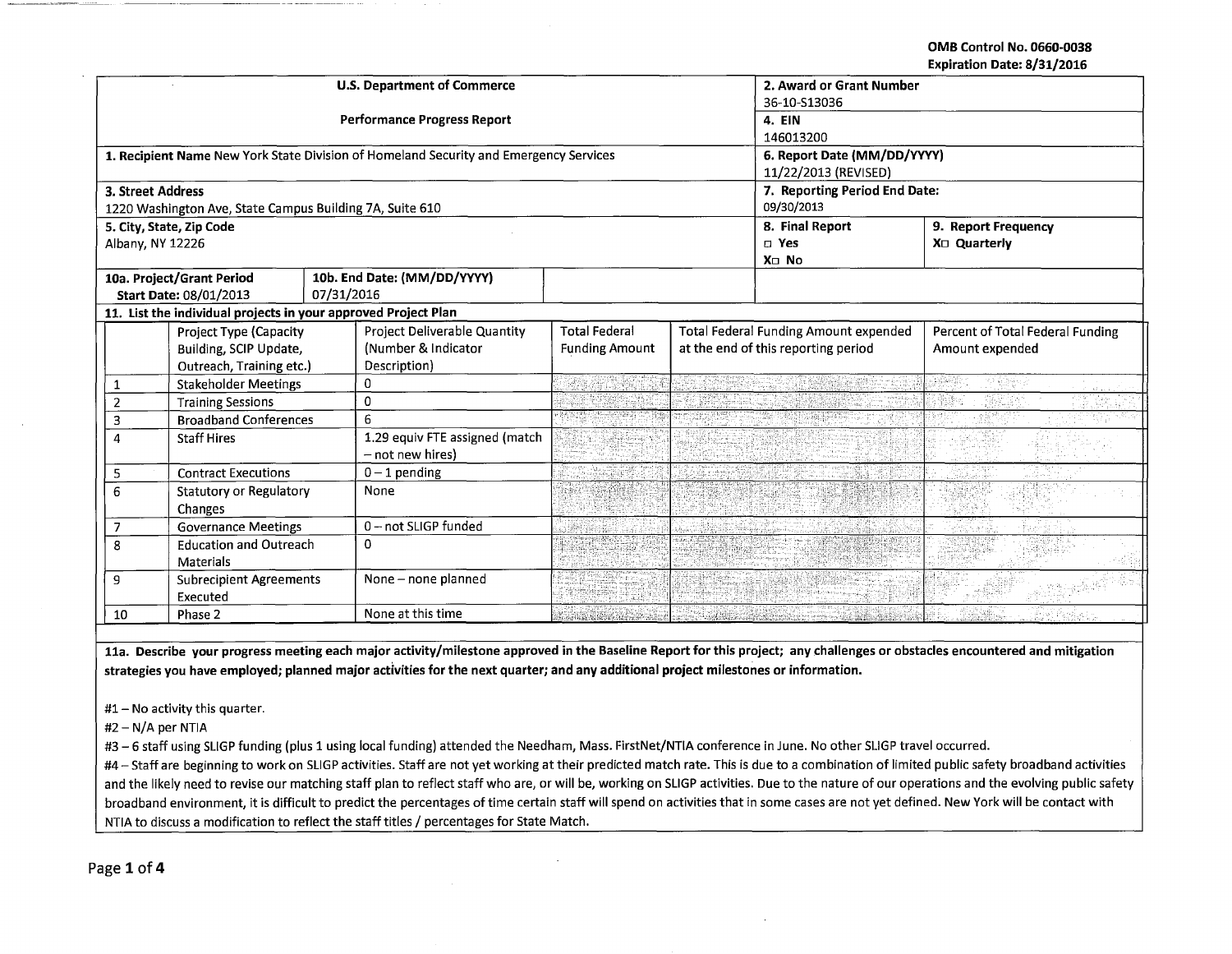#5- During the first quarter we finalized a statement of work for our primary outreach contractor and submitted it into our procurement/finance process for processing. We expect the contract to be executed early in Q2. We will also be working to process an hourly IT contract, using the State's Hourly Based IT Services backdrop contract, for website development specifically targeted towards FirstNet activities in New York.

 $#6 - N/A$  per NTIA

#7- Per NTIA, since our governance meetings are not SLIGP funded, this value will be 0 in the progress reports. However, the State Interoperable and Emergency Communication Board met in September and agency staff provided a FirstNet update to the Board members.

#8- None have been prepared or distributed yet.

#9- None are planned.

#10 -No Phase 2 activities have been conducted yet. We are waiting further direction from FirstNet and NTIA.

11b. If the project team anticipates requesting any changes to the approved Baseline Report in the next quarter, describe those below. Note that any substantive changes to the Baseline Report must be approved by the Department of Commerce before implementation.

The State of New York may ask for changes in the titles/roles being used for State matching funds.

11c. Provide any other information that would be useful to NTIA as it assesses this project's progress.

Due to the process required to make the Grant funds available and limited direction from FirstNet on the direction of State outreach, there was limited activity during Quarter 1. The most significant activity was the pre-award travel to the FirstNet workshop in Needham, MA.

11d. Describe any success stories or best practices you have identified. Please be as specific as possible.

None at this time.

12. Personnel

12a. If the project is not fully staffed, describe how any lack of staffing may impact the project's time line and when the project will be fully staffed.

The analyst position is not currently staffed due to a promotion. The position is pending refill. As described above, we expect we will need to revise our list of positions and percentages that are working on SLIGP activities.

## 12b. Staffing Table

| Job Title                    | FTE % | <b>Project(s) Assigned</b>                          | Change             |  |
|------------------------------|-------|-----------------------------------------------------|--------------------|--|
| <b>SWIC</b>                  | 0.15  | Overall SLIGP and policy oversight and liaison      | Began SLIGP work   |  |
| Radio Engineer (#1)          | 0.50  | SLIGP/State FirstNet Primary                        | Began SLIGP work   |  |
| Radio Engineer (#2)          | 0.40  | Support SLIGP and FirstNet Activities               | Began SLIGP work   |  |
| Agency Finance Director      | 0.20  | Agency Finance                                      | Began SLIGP work   |  |
| <b>Agency Budget Analyst</b> | 0.40  | Supports communication's office budget/fiscal       | Began SLIGP work   |  |
| Agency Counsel               | 0.40  | Legal Counsel for communication's office activities | Not yet working on |  |

Page 2 of 4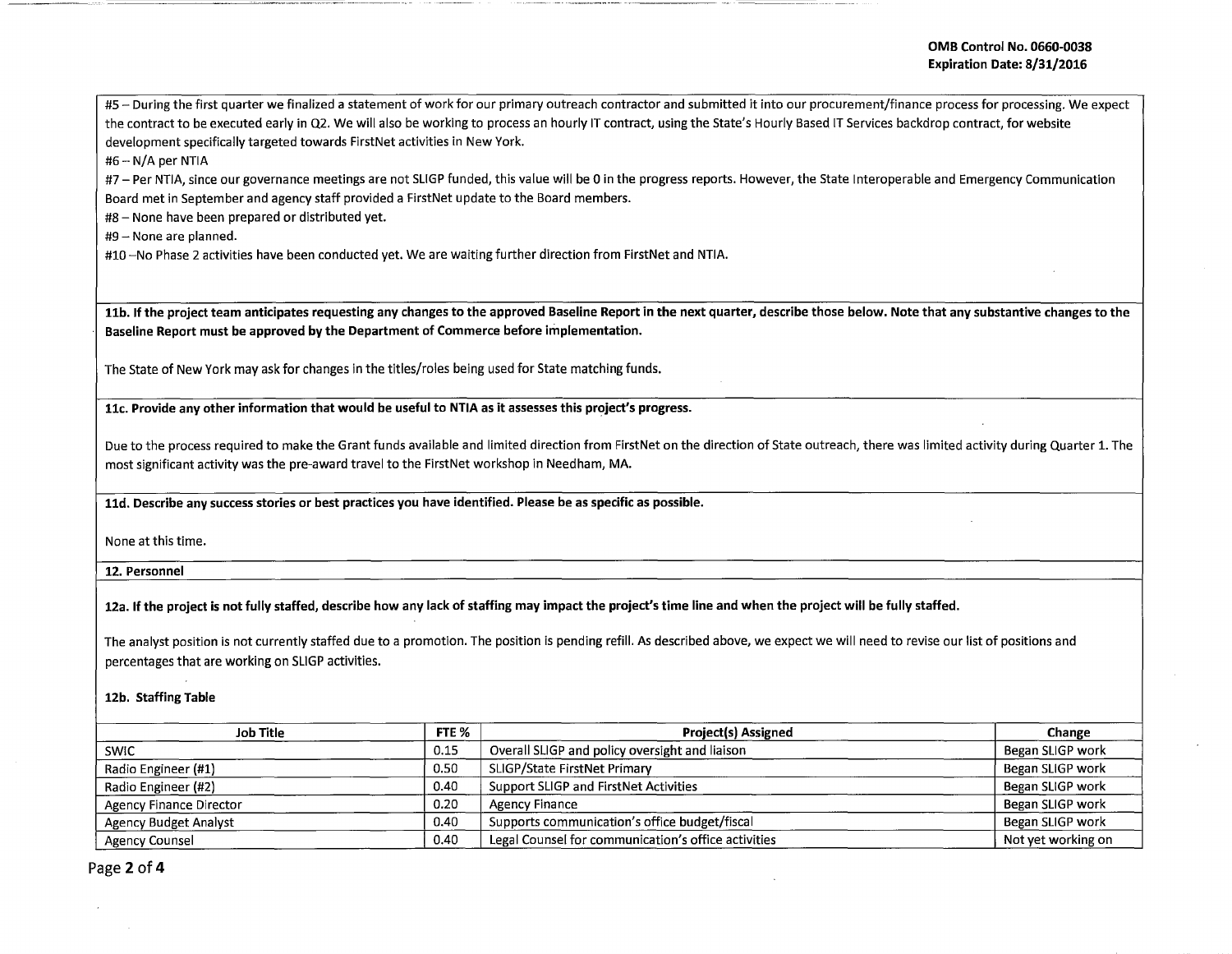## **OMB Control No. 0660-0038 Expiration Date: 8/31/2016**

|                                                                                                                                       |                                                                             |                      |                  |                                 |                     |       |                      |                                |                        | <b>SLIGP</b>                                                                                                                                                               |
|---------------------------------------------------------------------------------------------------------------------------------------|-----------------------------------------------------------------------------|----------------------|------------------|---------------------------------|---------------------|-------|----------------------|--------------------------------|------------------------|----------------------------------------------------------------------------------------------------------------------------------------------------------------------------|
| 0.30<br>Analyst                                                                                                                       |                                                                             |                      |                  | General office/meeting support. |                     |       |                      |                                | Position vacant-       |                                                                                                                                                                            |
|                                                                                                                                       |                                                                             |                      |                  |                                 | pending refill      |       |                      |                                |                        |                                                                                                                                                                            |
|                                                                                                                                       |                                                                             |                      |                  |                                 |                     |       |                      |                                |                        |                                                                                                                                                                            |
|                                                                                                                                       |                                                                             |                      |                  |                                 | Add Row             |       | Remove Row           |                                |                        |                                                                                                                                                                            |
|                                                                                                                                       |                                                                             |                      |                  |                                 |                     |       |                      |                                |                        |                                                                                                                                                                            |
|                                                                                                                                       | 13. Subcontracts (Vendors and/or Subrecipients)                             |                      |                  |                                 |                     |       |                      |                                |                        |                                                                                                                                                                            |
| 13a. Subcontracts Table - Include all subcontractors. The totals from this table must equal the "Subcontracts Total" in Question 14f. |                                                                             |                      |                  |                                 |                     |       |                      |                                |                        |                                                                                                                                                                            |
| Name                                                                                                                                  | <b>Subcontract Purpose</b>                                                  | Type                 |                  | RFP/RFQ                         | Contract            | Start | End                  | <b>Total Federal</b>           | <b>Total Matching</b>  | Project and % Assigned                                                                                                                                                     |
|                                                                                                                                       |                                                                             |                      | (Vendor/Subrec.) | Issued                          | Executed            | Date  | Date                 | <b>Funds Allocated</b>         | <b>Funds Allocated</b> |                                                                                                                                                                            |
|                                                                                                                                       |                                                                             |                      |                  | (Y/N)                           | (Y/N)               |       |                      |                                |                        |                                                                                                                                                                            |
| New York                                                                                                                              | Outreach, project                                                           |                      | Vendor           | Not<br>needed                   | Pending             |       |                      | \$2,013,960.00                 | \$0.00                 | دافق بال                                                                                                                                                                   |
| State<br>Technology                                                                                                                   | management, support                                                         |                      |                  | (existing                       |                     |       |                      |                                |                        |                                                                                                                                                                            |
| Enterprise                                                                                                                            |                                                                             |                      |                  | State                           |                     |       |                      |                                |                        |                                                                                                                                                                            |
| Corporation                                                                                                                           |                                                                             |                      |                  | contract)                       |                     |       |                      |                                |                        |                                                                                                                                                                            |
| (NYSTEC)                                                                                                                              |                                                                             |                      |                  |                                 |                     |       |                      |                                |                        |                                                                                                                                                                            |
| TBD                                                                                                                                   | Website development                                                         |                      | Vendor           | Likely                          | N                   |       |                      | \$84,864                       | \$0.00                 |                                                                                                                                                                            |
|                                                                                                                                       |                                                                             |                      |                  | not                             |                     |       |                      |                                |                        |                                                                                                                                                                            |
|                                                                                                                                       |                                                                             |                      |                  | needed                          |                     |       |                      |                                |                        |                                                                                                                                                                            |
|                                                                                                                                       |                                                                             |                      |                  | due to                          |                     |       |                      |                                |                        |                                                                                                                                                                            |
|                                                                                                                                       |                                                                             |                      |                  | existing                        |                     |       |                      |                                |                        |                                                                                                                                                                            |
|                                                                                                                                       |                                                                             |                      |                  | state IT<br>contracts           |                     |       |                      |                                |                        |                                                                                                                                                                            |
|                                                                                                                                       |                                                                             |                      |                  |                                 |                     |       |                      |                                |                        |                                                                                                                                                                            |
|                                                                                                                                       |                                                                             |                      |                  |                                 | Add Row             |       | Remove Row           |                                |                        |                                                                                                                                                                            |
|                                                                                                                                       |                                                                             |                      |                  |                                 |                     |       |                      |                                |                        |                                                                                                                                                                            |
|                                                                                                                                       |                                                                             |                      |                  |                                 |                     |       |                      |                                |                        |                                                                                                                                                                            |
|                                                                                                                                       | 13b. Describe any challenges encountered with vendors and/or subrecipients. |                      |                  |                                 |                     |       |                      |                                |                        |                                                                                                                                                                            |
|                                                                                                                                       |                                                                             |                      |                  |                                 |                     |       |                      |                                |                        | Due to the delay in getting the grant award funds and the approval process for contracts in New York, no subcontracts were awarded in Q1. We expect our main subcontractor |
| award early in Q2.                                                                                                                    |                                                                             |                      |                  |                                 |                     |       |                      |                                |                        |                                                                                                                                                                            |
|                                                                                                                                       |                                                                             |                      |                  |                                 |                     |       |                      |                                |                        |                                                                                                                                                                            |
| 14. Budget Worksheet                                                                                                                  |                                                                             |                      |                  |                                 |                     |       |                      |                                |                        |                                                                                                                                                                            |
| Columns 2, 3 and 4 must match your current project budget for the entire award, which is the SF-424A on file.                         |                                                                             |                      |                  |                                 |                     |       |                      |                                |                        |                                                                                                                                                                            |
| Only list matching funds that the Department of Commerce has already approved.                                                        |                                                                             |                      |                  |                                 |                     |       |                      |                                |                        |                                                                                                                                                                            |
| Project Budget Element (1)                                                                                                            |                                                                             | <b>Federal Funds</b> |                  | <b>Approved Matching</b>        | <b>Total Budget</b> |       | <b>Federal Funds</b> | <b>Approved Matching Funds</b> |                        | Total Funds Expended (7)                                                                                                                                                   |
|                                                                                                                                       |                                                                             | Awarded (2)          | Funds (3)        |                                 | (4)                 |       | Expended (5)         | Expended (6)                   |                        |                                                                                                                                                                            |
| a. Personnel Salaries                                                                                                                 |                                                                             | \$0                  |                  | \$706,815                       | \$706,815           |       | \$0                  | \$5,375                        |                        | \$5,375                                                                                                                                                                    |
| b. Personnel Fringe Benefits                                                                                                          |                                                                             | \$0                  |                  | \$405,995                       | \$405,995           |       | 50                   | \$2,982                        |                        | \$2,982                                                                                                                                                                    |
| c. Travel                                                                                                                             |                                                                             | \$301,320            |                  | \$0                             | \$301,320           |       | \$2,444              | \$0                            |                        | \$2,444                                                                                                                                                                    |

 $\sim 10^7$